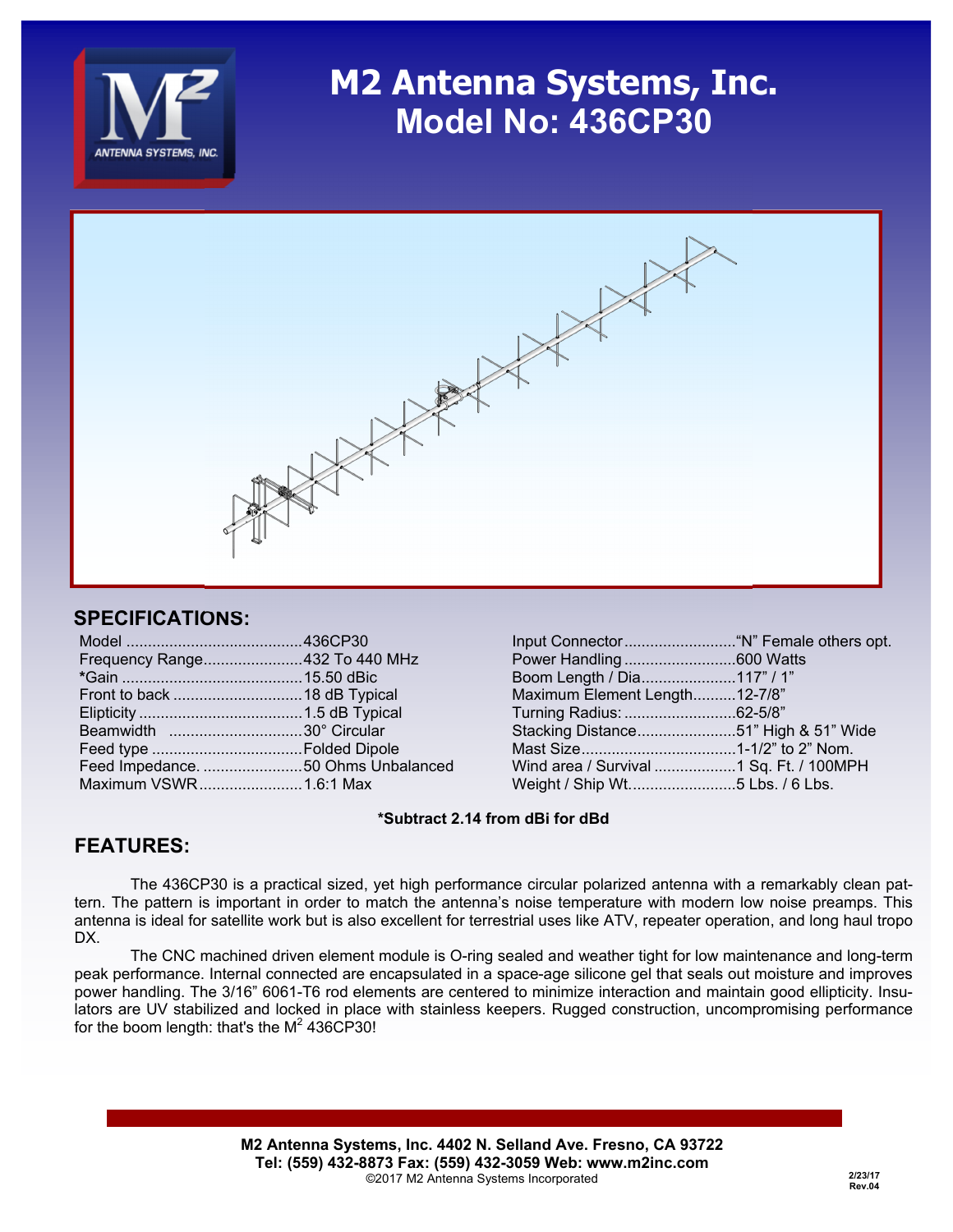# **436CP30 ASSEMBLY MANUAL**

- TOOL REQUIRED FOR ASSEMBLY: screwdriver, 11/32 nut driver or wrench, 7/16" and1/2" socket or end wrenches, measuring tape.
- 1. Assemble the boom using 8-32 X 1-1/4 screws and locknuts to join sections. Sections may may be swaged to each other or use 7/8" internal splice sections.

**Note: If mounting antenna to a standard H-frame with a T-brace kit, it is important to install the T-brace coupling bars to antenna before elements. Refer to H-Frame and T brace drawings for placement and more information.** 

#### **ASSEMBLING THE HORIZONTAL ELEMENTS**

- 2. Lay out the elements by "H" length and position as shown the DIMENSION SHEET. Start with the reflector (longest) element. Balance it on your finger to find rough center and push on a black button insulator to about 1/2" off center. Push the element through the holes 1.937" from the rear of the boom and install the second button, snugging it up into boom. DO NOT BOTHER CENTERING the element at this time and DO NOT INSTALL the stainless steel shaft retainers yet. It is easier to do it after all the horizontal elements are installed in the boom.
- 3. Install the 3/16" rod DRIVEN ELEMENT as you did the reflector. Then continue with the installation of the DIRECTORS. *Note that the Director Elements do not consistently diminish in length from rear to front, so pay close attention to length and position.*
- 4. Now begin centering the elements. Use a tape measure to EQUALIZE the amount the element sticking out on each side of the boom. Once you have all the elements centered, sight down the element tips from the rear comparing each side. Look for any obvious discrepancies and correct if found.
- 5. Stainless steel SHAFT RETAINERS lock the elements in place. They should always be used for permanent and long term antenna installations. For portable or temporary use, the button insulators are adequate for holding the elements and the retainers may be left off.



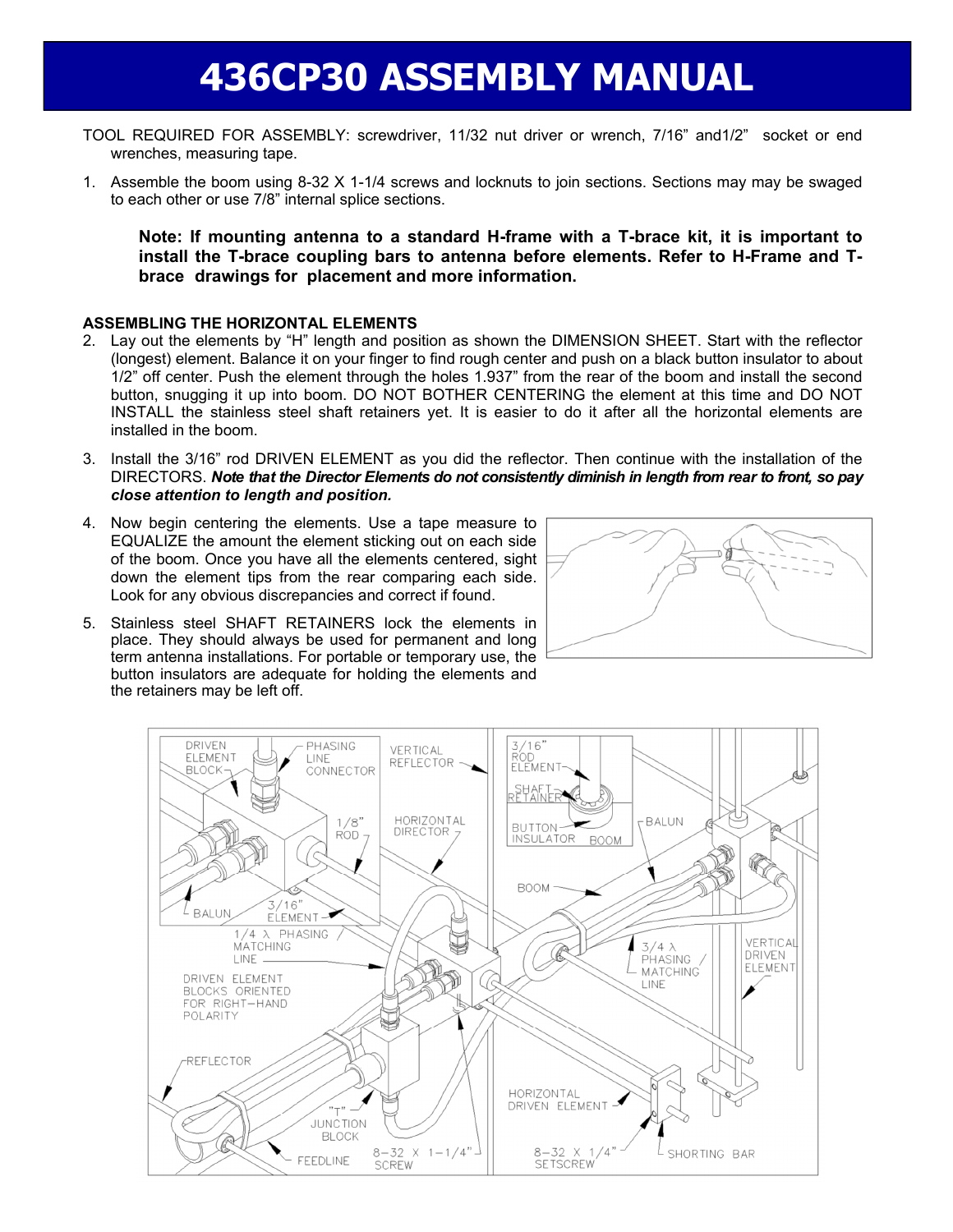# **436CP30 ASSEMBLY MANUAL**

 To install the stainless steel SHAFT RETAINERS, use thumb and forefinger to hold the retainer over the end of the PUSH TUBE ( 3/8" x 3" tube, supplied in the kit), internal fingers on retainer dished into tube. HOLD THE ELEMENT FIRMLY TO PREVENT IT FROM SLIDING OFF CENTER and press the retainer onto the element end and continue until retainer butts on insulator button. Locking pliers, *lightly* clamped up against opposite button insulator will help maintain center reference (if you push the first retainer too far, remove element from boom, push retainer completely off the element, and start over). Install another retainer to the opposite side of the element. Continue installing retainers until all elements are secured.

6.Mount ASSEMBLY to the **HORIZONTAL** DRIVEN ELEMENT BLOCK / ROD **TOP** of the boom using a single 8-32 X 1-1/4" screw. Orient the block with the two balun connectors facing to rear.

7. Install the 8-32 x 1/4" set screws (internal Allen head - tool supplied) into the SHORTING BARS. Slide the bars onto the 1/8" Driven Element Block Rods and the 3/16" driven element rod. **Position the Shorting Bars at 1/8" from the tips of the 3/16" rods.** Align the bars with each other and tighten the set screws.

#### **ASSEMBLING THE VERTICAL ELEMENTS**

Note: The vertical element set is shifted forward on the boom by 1/4 wavelength. This increases isolation between element planes, improving circularity and ease of phasing / matching the two element sets.

8. Repeat steps #2 through #5 for the Vertical elements, using the Dimension Sheet as your guide to lengths and spacing.

#### **INSTALLATION OF THE** *VERTICAL* **DRIVEN ELEMENT BLOCK DETERMINES THE CIRCULARITYOF THIS ANTENNA. THE ORIENTATION OF THE BLOCK FOR RHC - RIGHT HAND CIRCULARITY, IS SHOWN ON THE DIMENSION SHEET AND DRAWING AND DESCRIBED BELOW:**

- 9. Viewed from the rear of the boom (rearmost Reflector HORIZONTAL), the VERTICAL Driven Element Block mounts to the RIGHT hand side of the boom with the two Balun connectors oriented to the REAR. Secure with 8-32 x 1-1/4" screw. Install the Shorting Bars as in step #7.
- 10. Before installing the Baluns and Matching / Phasing Harness. Attach Baluns and Phasing lines to the Driven Element Blocks and Junction Block as shown on the Dwg. Tighten the connectors *gently* using a 7/16" end wrench. A lot of torque is unnecessary. Depending on model and polarity, the Vertical balun may loop around another element. This is normal. Form balun coax until it is close to the boom and secure with a nylon cable tie. Also secure the other balun and the matching / phasing harness coax with cable ties. Ties should be snug but not crushing or kinking the coax.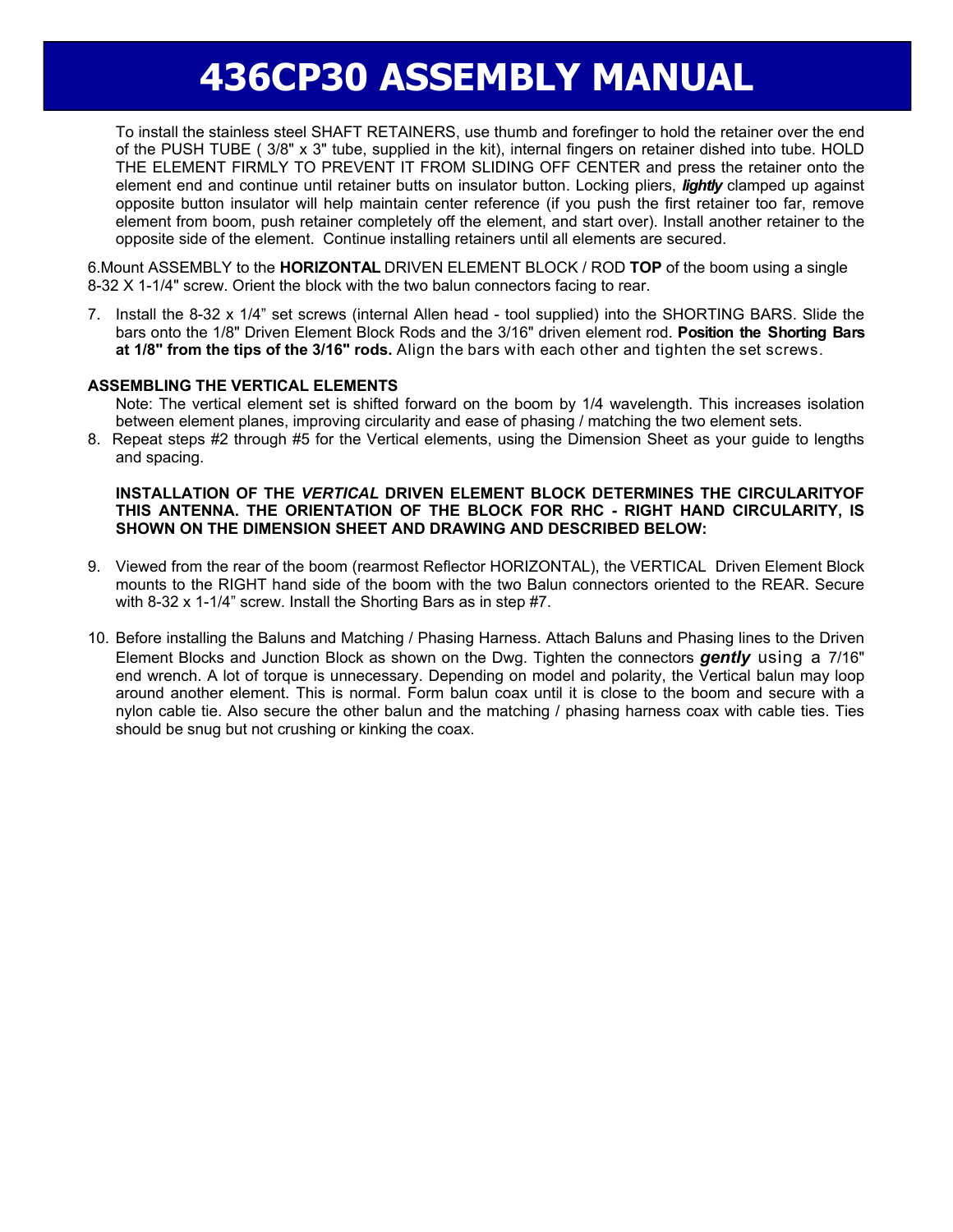# **436CP30 ASSEMBLY MANUAL**

- 11. Use good quality coax and "N" connector for your feedline (see Installation Tips). Secure feed coax near connector on Junction Block, to provide stress relief. Allow about 60" of coax to hang in a loop between the rear end of the boom and the reattachment point (at least 12" beyond element tips) on the mast or cross boom. *Do not route feedline to boom to mast plate as exiting antenna here will adversely affect circular field.*
- 12. The boom to mast plate is normally mounted to the boom at the balance point. Since the feed line represents significant weight it is best to have it attached and fastened to the boom with cable ties before final mounting the plate. Use two 1" U-bolts and the stainless nuts and lock washers provided. DO NOT OVER TIGHTEN.

 1-1/2" and 2" U-bolts (and stainless steel nuts / lockwashers) are provided for mounting the antenna to your NON-CONDUCTIVE mast or cross boom.

#### **INSTALLATION TIPS**

- 13. The 436CP30 is a circular polarized antenna and creates a field in all planes or polarities. Performance DETERIORATES SIGNIFICANTLY if it is mounted on a metal (conductive) mast or cross boom. A mast or cross boom of any NON-CONDUCTIVE material must be used. Fiberglass is the prime choice for its strength and weather resistance. Mount the 436CP30 so that element tips are at least 12" from any conductive material (mast, tower, feed line, etc.).
- 14. Recommended feed lines, in order of preference: Andrews or Celwave 1/2" hardline Times FM-8 or Belden 8214 Try to keep the cable run to under 100 ft. to prevent excessive signal loss.
- 15. To maintain proper phasing when stacking two or more antennas, mount each with the same orientation of Driven Element Blocks. DO NOT MOUNT IN MIRROR IMAGE. See the Specification Sheet for stacking distances. For more detailed stacking information contact  $M^2$ .

### **M2 ANTENNA SYSTEMS, INC.**

4402 N. Selland Ave. Fresno, CA 93722 (559) 432-8873 Fax: 432-3059 www.m2inc.com Email: sales@m2inc.com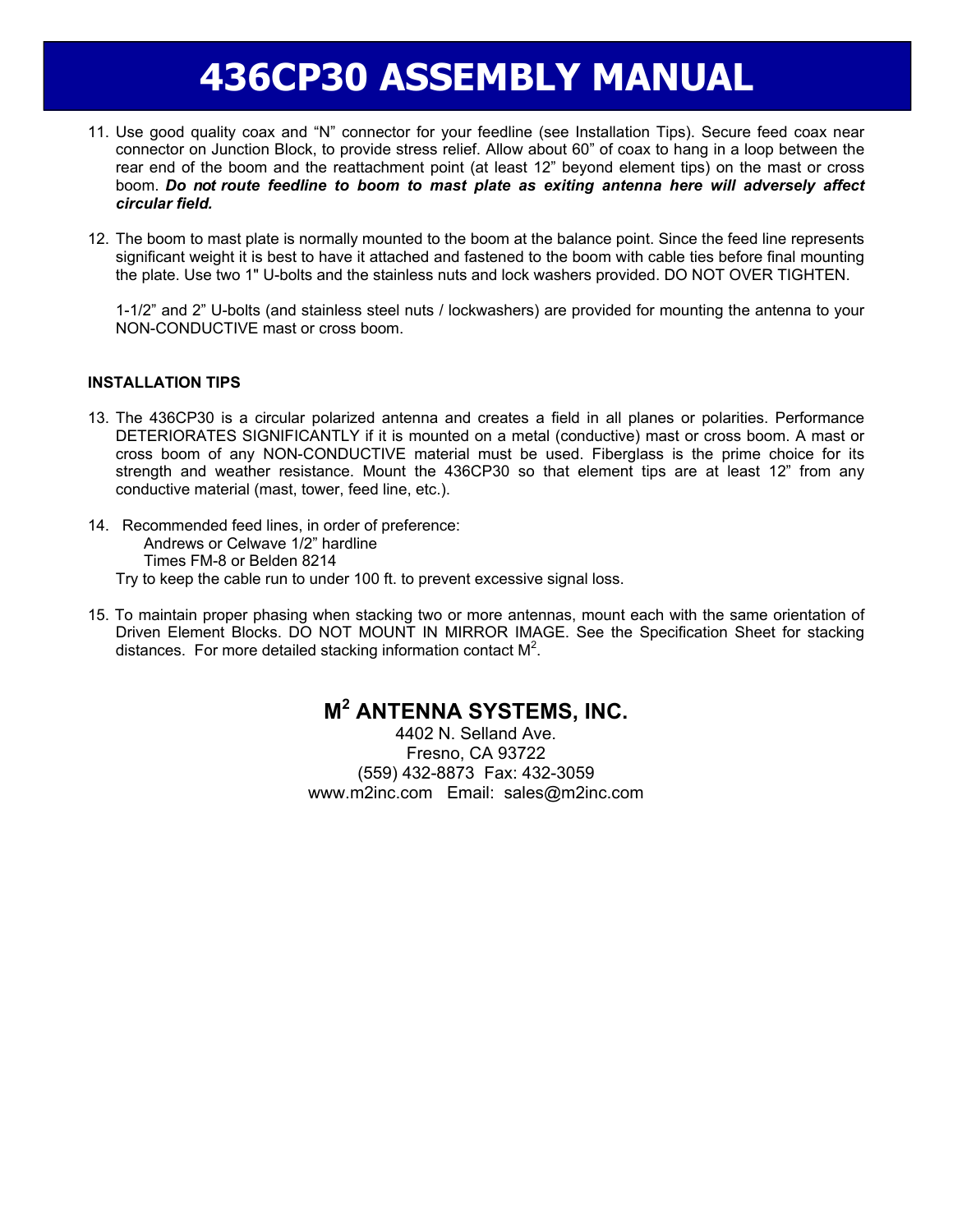# **436CP30 DIMENSION SHEET**



#### **NOTE: ANTENNA SHOWN IN RIGHT HAND CIRCULARITY.**